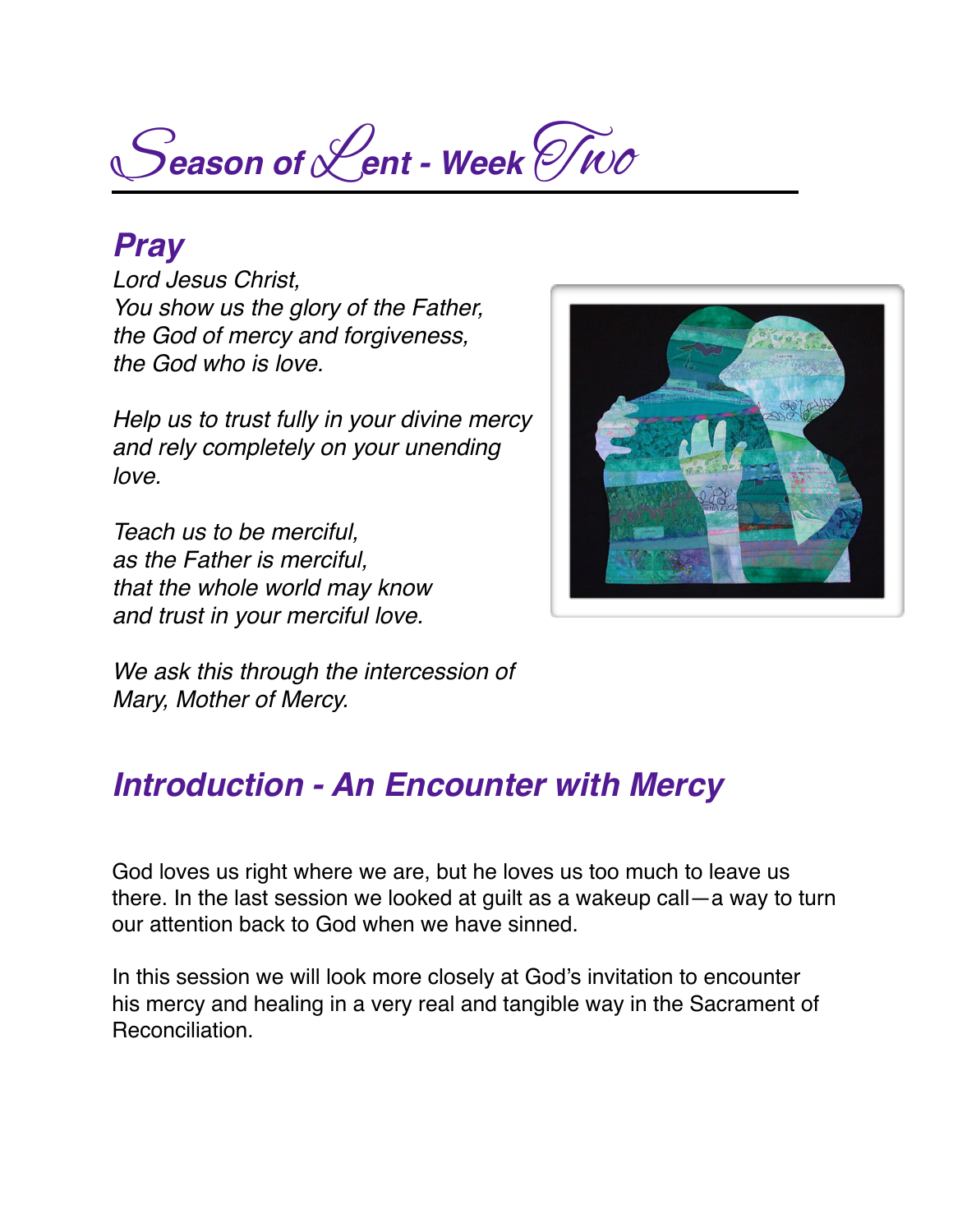## *Video ~ Forgiven: The Transforming Power of Confession Session 2: An Encounter with Mercy*

Watch the video episode  $\sim$  Session 2 "An Encounter with Mercy."

To access the video: log onto [www.formed.org](http://www.formed.org/)

- Click **"sign up"** to register for a **free** account.
- Choose "sign up as a parishioner."
- Create a new account either enter Canton Catholic Community (1860 Washington St.) or enter 02021.

It is easy to register, you simply use your email address and create a password. Once on the Formed site: **Go to the "Programs" tab at the top of the page and choose "The Sacraments" from the drop down and select the program "Forgiven."**

# *Reflection*

In the last session we looked at how God uses our feelings of guilt as a "wake-up call" to draw us back to him in the Sacrament of Reconciliation.

When sin leads us to hide from God, he comes searching for us. In this session we will look more closely at God's merciful love and how he wants to heal us in this sacrament.

The heavy burden of guilt often leads us to feel that our mistakes define us—that we are not merely sinners but that we are our sins. But this is not how God sees us. Pope St. John Paul II said, "We are not the sum of our weaknesses and failures; we are the sum of the Father's love for us and our real capacity to become the image of his Son" (Homily at World Youth Day in Toronto, July 28, 2002). God knows our sins, and he loves us anyway. And because of his great



love for us, he continually invites us to repent and turn again to him.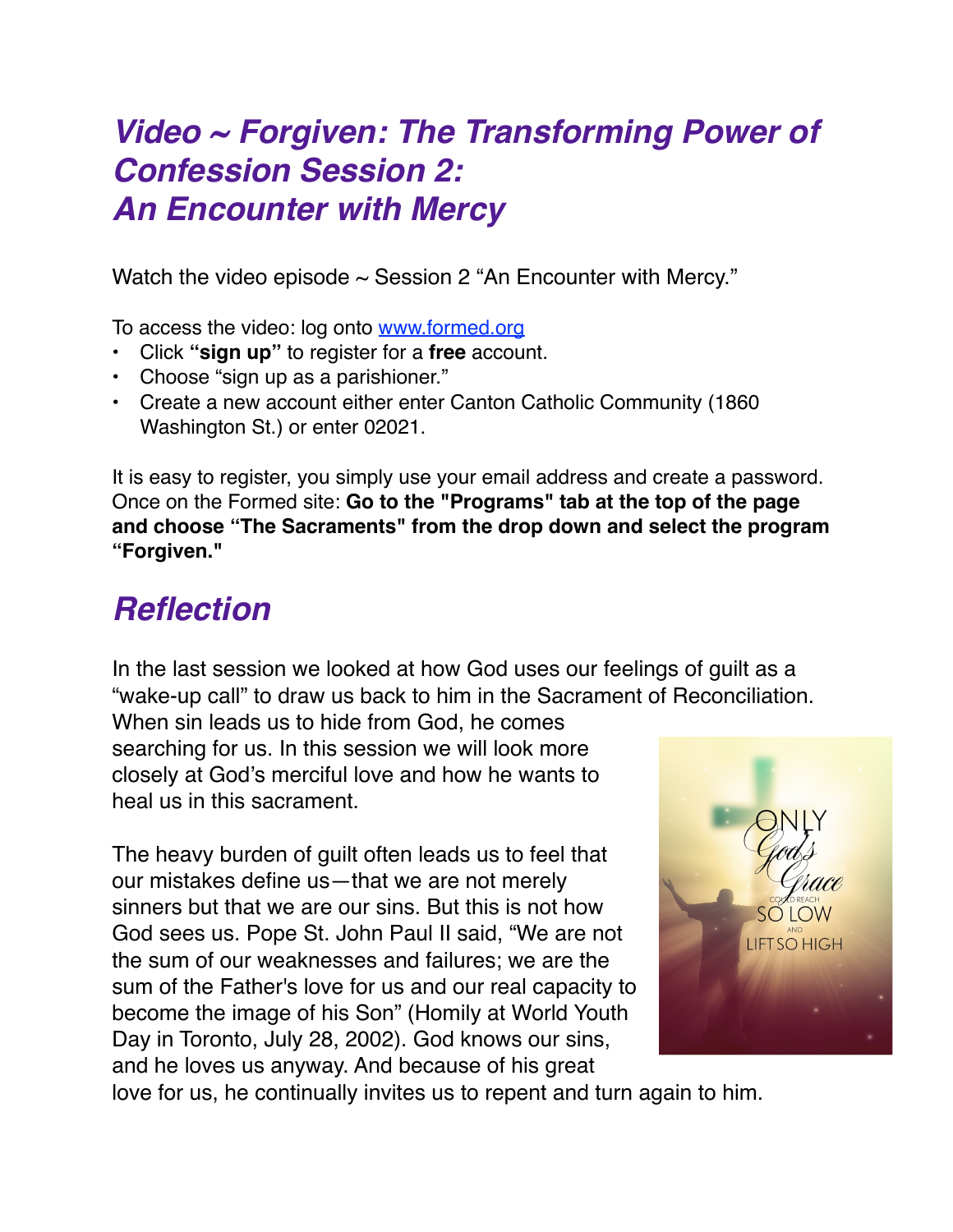Sin always damages our relationships with God and with others, and, depending on the gravity of the sin, it may rupture these relationships. This is why we need God's healing grace: because it heals those broken or damaged relationships. He calls us to the Sacrament of Reconciliation not only to forgive us and wash away our sins, but also to heal our wounds and the root causes of our sins. He does this by his own power and authority, but he wills us to do so through the mediation of the priest, another human being—so that we can encounter God's love and mercy in a very real, tangible way.

God loves us so much that he sent his Son, Jesus Christ, to die for our sins so that we might be saved. Through Baptism we are given the incredible gift of sanctifying grace, which is the divine life of God in our souls. However, this gift of sanctifying grace can be lost through mortal sin. If a sinner were to die without sanctifying grace, the consequences would be eternal separation from God (Hell). For this reason, Jesus gave us the gift of the Sacrament of Reconciliation to forgive those sins committed after Baptism.

It is important to remember that Confession is not just a place to get our slates wiped clean. It is a powerful encounter with Jesus Christ in which he pours his healing love into our hearts. It is an encounter with Mercy himself.

## *Meditation Song:*

*Father I have Sinned <https://youtu.be/vq8JNLwX5sM>*

## *Responding to God's Grace*

This week spend time with God in prayer. Use this scripture or one of your own choice and reflect on it. Visit [formed.org](http://formed.org) for additional content and reflections. *The story of the woman caught in adultery in John 8:2–11 presents us with a beautiful image of the mercy and grace offered to us in the Sacrament of Reconciliation. Read through this passage slowly and prayerfully:*